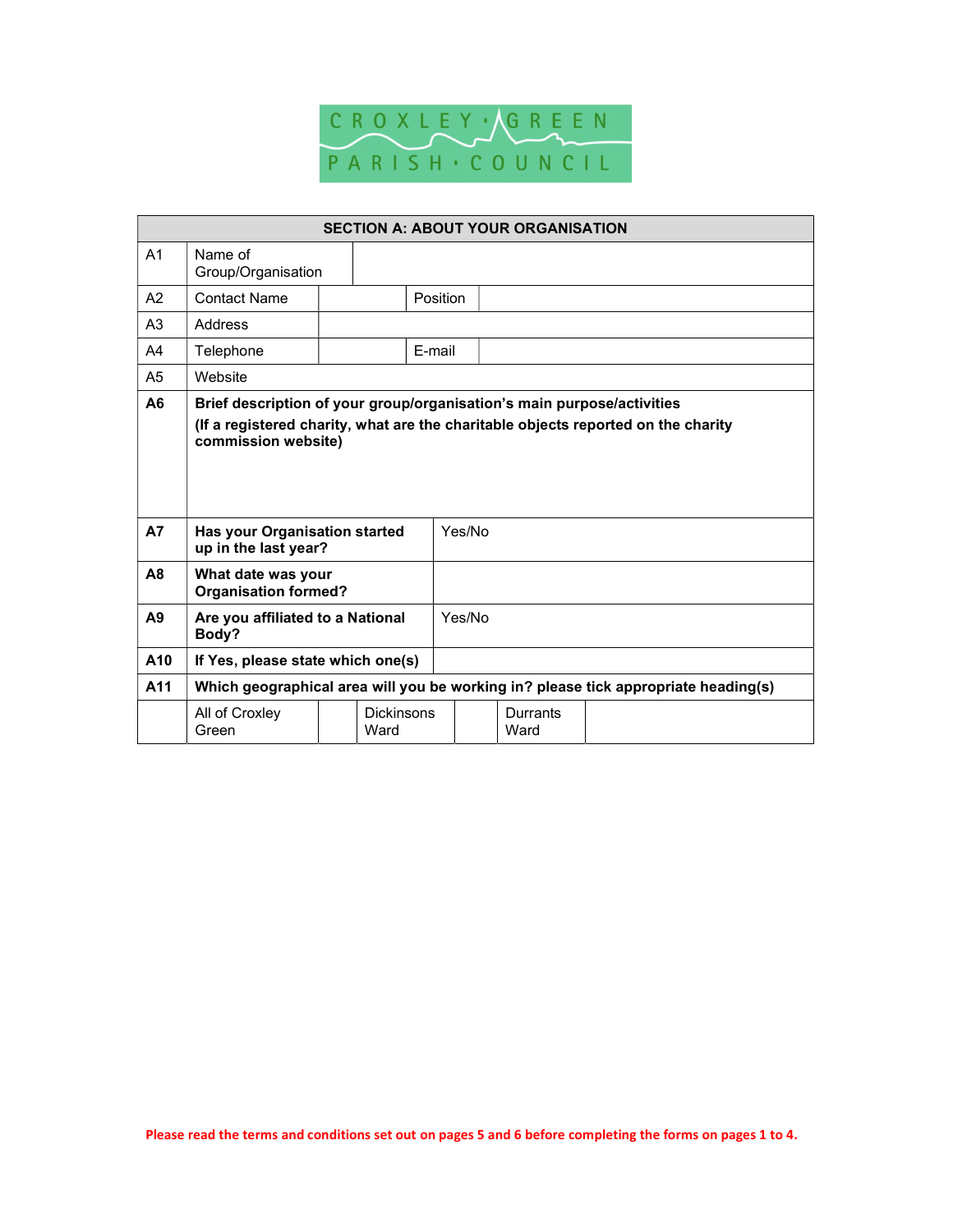| <b>SECTION B: ABOUT YOUR GOVERNANCE AND FINANCIAL CONTROLS</b> |                                                                                                       |   |                    |   |  |  |
|----------------------------------------------------------------|-------------------------------------------------------------------------------------------------------|---|--------------------|---|--|--|
| <b>B1</b>                                                      | What is the legal status of your organisation                                                         |   |                    |   |  |  |
|                                                                | Registered Charity please give regd. number                                                           |   |                    |   |  |  |
|                                                                | Voluntary or Community Organisation                                                                   |   |                    |   |  |  |
|                                                                | <b>Housing Association</b>                                                                            |   |                    |   |  |  |
|                                                                | <b>Unregistered Association</b>                                                                       |   |                    |   |  |  |
|                                                                | Other (please state)                                                                                  |   |                    |   |  |  |
| <b>B2</b>                                                      | What is the purpose of your organisation                                                              |   |                    |   |  |  |
| <b>B3</b>                                                      | Does your Organisation have a formal constitution? Yes/No                                             |   |                    |   |  |  |
| <b>B4</b>                                                      | List your trustees/directors/committee including their roles if applicable                            |   |                    |   |  |  |
| <b>B5</b>                                                      | Who controls the bank account and who authorises expenditure?                                         |   |                    |   |  |  |
| <b>B6</b>                                                      | Please attach a copy of your last three years accounts OR projected cash flow if no<br>accounts exist |   |                    |   |  |  |
| <b>B7</b>                                                      | Please attach a copy of your constitutional documents.                                                |   |                    |   |  |  |
| <b>B8</b>                                                      | What authority do you have to submit this application?                                                |   |                    |   |  |  |
|                                                                | Please provide a copy of (Minute?) giving you authority to make application.                          |   |                    |   |  |  |
| <b>B9</b>                                                      | What is the total income and expenditure of your organisation?                                        |   |                    |   |  |  |
|                                                                | <b>Income</b>                                                                                         | £ | <b>Expenditure</b> | £ |  |  |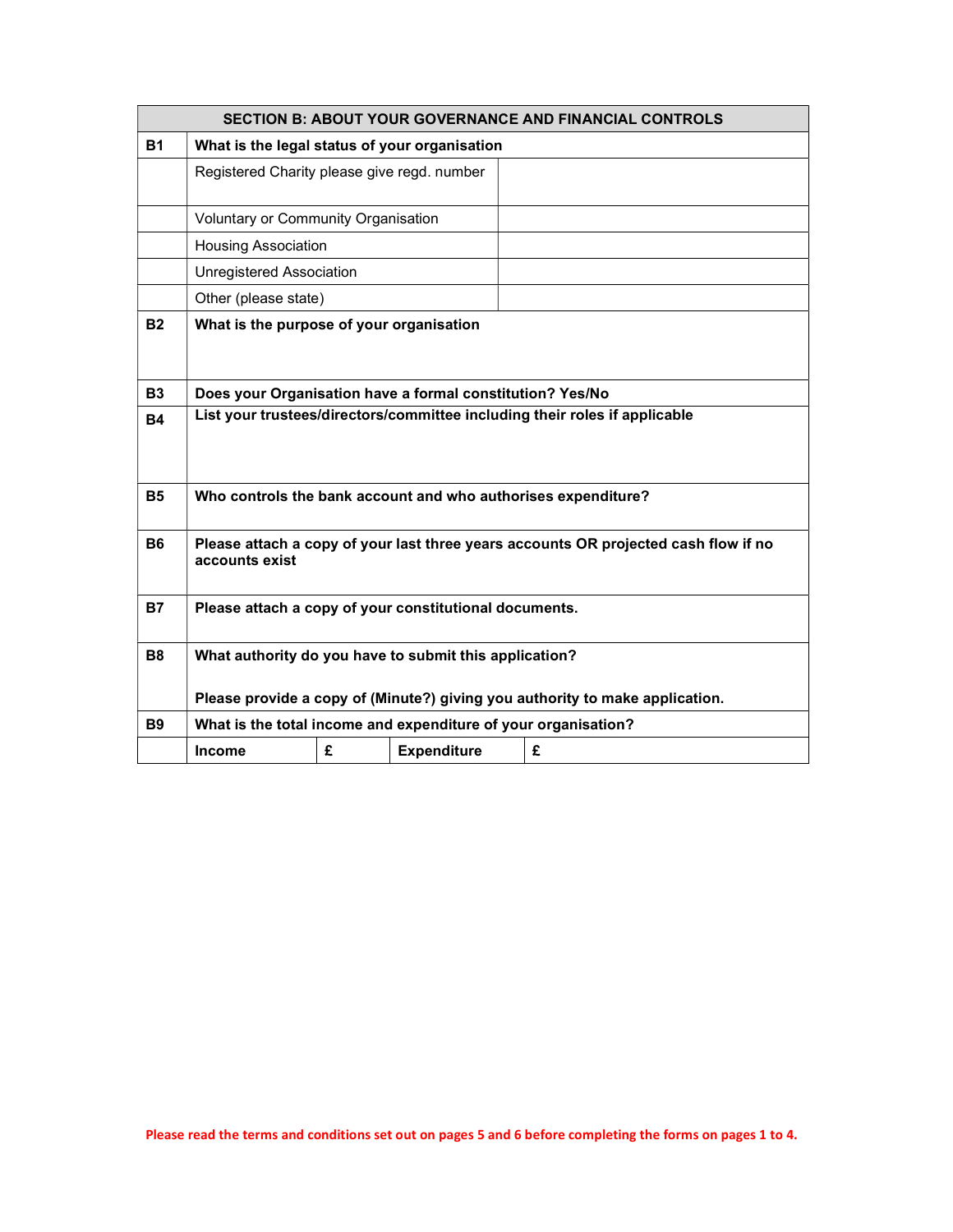|                 | SECTION C: ABOUT THE PROJECT AND PROPOSED GRANT                                                                                        |   |                                           |                                                                                        |  |  |
|-----------------|----------------------------------------------------------------------------------------------------------------------------------------|---|-------------------------------------------|----------------------------------------------------------------------------------------|--|--|
| C <sub>1</sub>  | How much are<br>you applying<br>for?                                                                                                   | £ | What is the total<br>cost of the project? | £                                                                                      |  |  |
| C <sub>2</sub>  | What do you aim to achieve with this funding?                                                                                          |   |                                           |                                                                                        |  |  |
| C <sub>3</sub>  | How will this project benefit the well-being of residents of Croxley Green?                                                            |   |                                           |                                                                                        |  |  |
| C <sub>4</sub>  | How much of the total cost do your group/organisation intend to raise yourself and<br>how?                                             |   |                                           |                                                                                        |  |  |
| C <sub>5</sub>  | Yes/No<br>Have you received, applied or intend to apply for<br>funding from any other source for this project?                         |   |                                           |                                                                                        |  |  |
| C <sub>6</sub>  | If Yes, to whom have you applied or intend to apply. Please provide details of the<br>outcome of the application and amount requested. |   |                                           |                                                                                        |  |  |
| C <sub>7</sub>  | Please provide the number, or percentage of members that belong to the organisation<br>and live within Croxley Green Parish area.      |   |                                           |                                                                                        |  |  |
| C8              | Details of any restrictions placed on who can use/access the organisation's services.                                                  |   |                                           |                                                                                        |  |  |
| C <sub>9</sub>  |                                                                                                                                        |   |                                           | Who is the project aimed at assisting? Please select relevant categories:              |  |  |
|                 | Babies (0-3 years)                                                                                                                     |   | Children (3-7)                            |                                                                                        |  |  |
|                 | Young Persons (7-13)                                                                                                                   |   |                                           | Teenagers (13-18)                                                                      |  |  |
|                 | <b>Parents</b>                                                                                                                         |   |                                           | Single Mothers/Fathers                                                                 |  |  |
|                 | Elderly                                                                                                                                |   | Unemployed                                |                                                                                        |  |  |
|                 | Neighbourhood Group                                                                                                                    |   |                                           | Specific ethnic group                                                                  |  |  |
|                 | Other (please give details)                                                                                                            |   |                                           |                                                                                        |  |  |
| C <sub>10</sub> | organisations? Please give details.                                                                                                    |   |                                           | Will your project work in partnership with any other community, statutory or voluntary |  |  |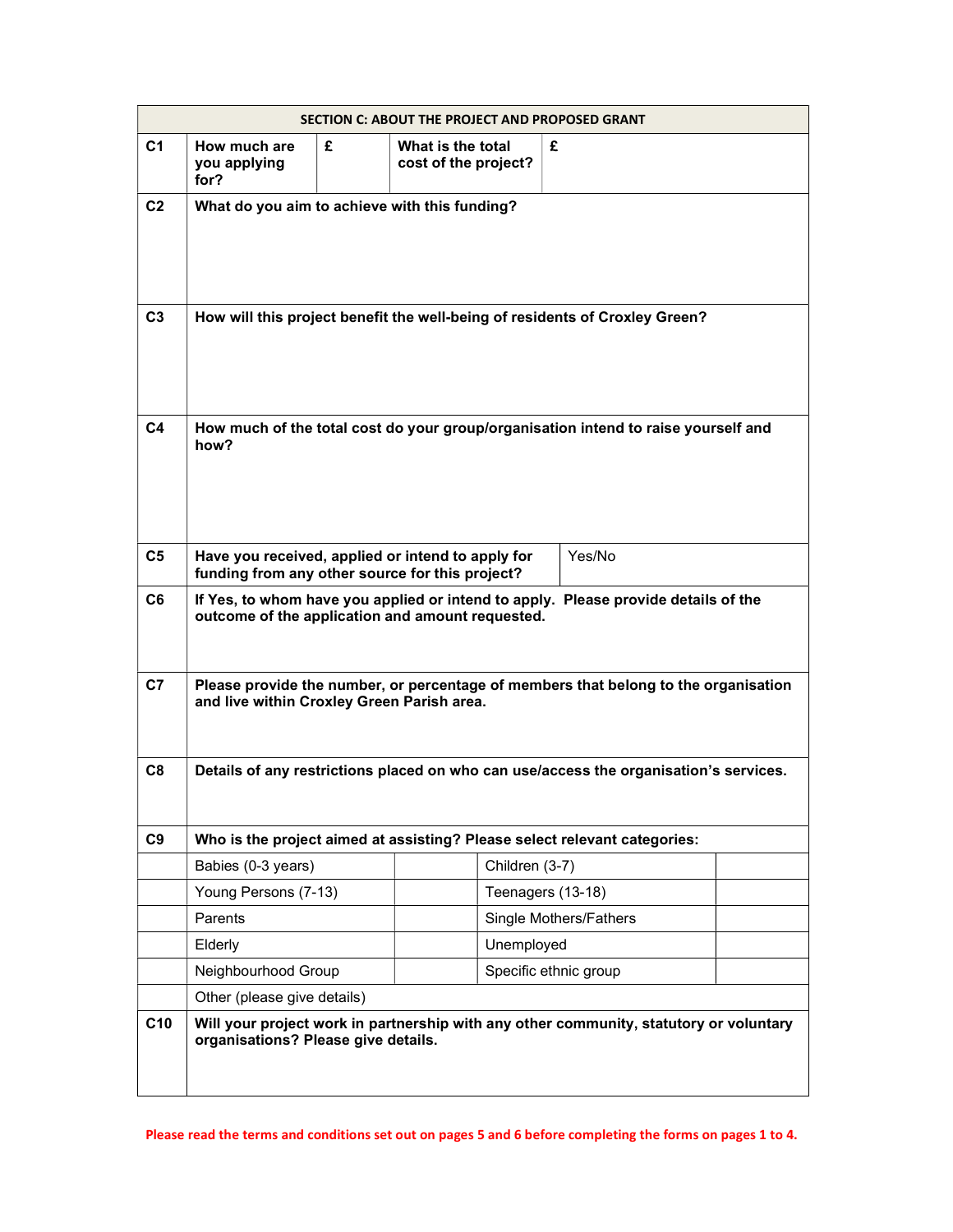| <b>SECTION D: DECLARATIONS AND SIGNATURES</b> |                                                                                                                                                                                                                                                                                                                                                                                                                                                              |                 |  |  |  |  |
|-----------------------------------------------|--------------------------------------------------------------------------------------------------------------------------------------------------------------------------------------------------------------------------------------------------------------------------------------------------------------------------------------------------------------------------------------------------------------------------------------------------------------|-----------------|--|--|--|--|
| D <sub>1</sub>                                | I/We have read and accepted the Guidance Notes and Conditions of Funding and have answered all<br>questions fully, correctly, and truthfully.                                                                                                                                                                                                                                                                                                                |                 |  |  |  |  |
|                                               | I/We confirm that any grant made will be used solely for the purpose outlined in this application.                                                                                                                                                                                                                                                                                                                                                           |                 |  |  |  |  |
|                                               | I/We agree that the support of Croxley Green Parish Council will be recognised on any materials<br>produced and in any form of publicity as result of this grant.                                                                                                                                                                                                                                                                                            |                 |  |  |  |  |
|                                               | I/We understand that Croxley Green Parish Council reserves the right to request a list of names and<br>addresses of members of my/our organisation if required to support this application.                                                                                                                                                                                                                                                                  |                 |  |  |  |  |
|                                               | I/We understand that Croxley Green Parish Council may ask for additional information at any stage<br>of the application process.                                                                                                                                                                                                                                                                                                                             |                 |  |  |  |  |
|                                               | I/We agree that I/we will be required to submit details showing how the grant funding was used<br>and that Croxley Green Parish Council reserves the right to reclaim the grant in the event of it not<br>being used for the purpose specified.                                                                                                                                                                                                              |                 |  |  |  |  |
|                                               | I/We agree that no part of any grant funding will be directly or indirectly remitted to a National<br>Body to which we are affiliated.<br>I/We understand that this application form and supporting information will be copied and placed<br>on the public agenda for Parish Council meetings. Personal data that has been supplied will not be<br>disclosed and will be held by Croxley Green Parish Council in accordance with the Data Protection<br>Act. |                 |  |  |  |  |
|                                               |                                                                                                                                                                                                                                                                                                                                                                                                                                                              |                 |  |  |  |  |
| D <sub>2</sub>                                | <b>Signed</b>                                                                                                                                                                                                                                                                                                                                                                                                                                                |                 |  |  |  |  |
|                                               | Name                                                                                                                                                                                                                                                                                                                                                                                                                                                         | <b>Position</b> |  |  |  |  |
|                                               | Date                                                                                                                                                                                                                                                                                                                                                                                                                                                         |                 |  |  |  |  |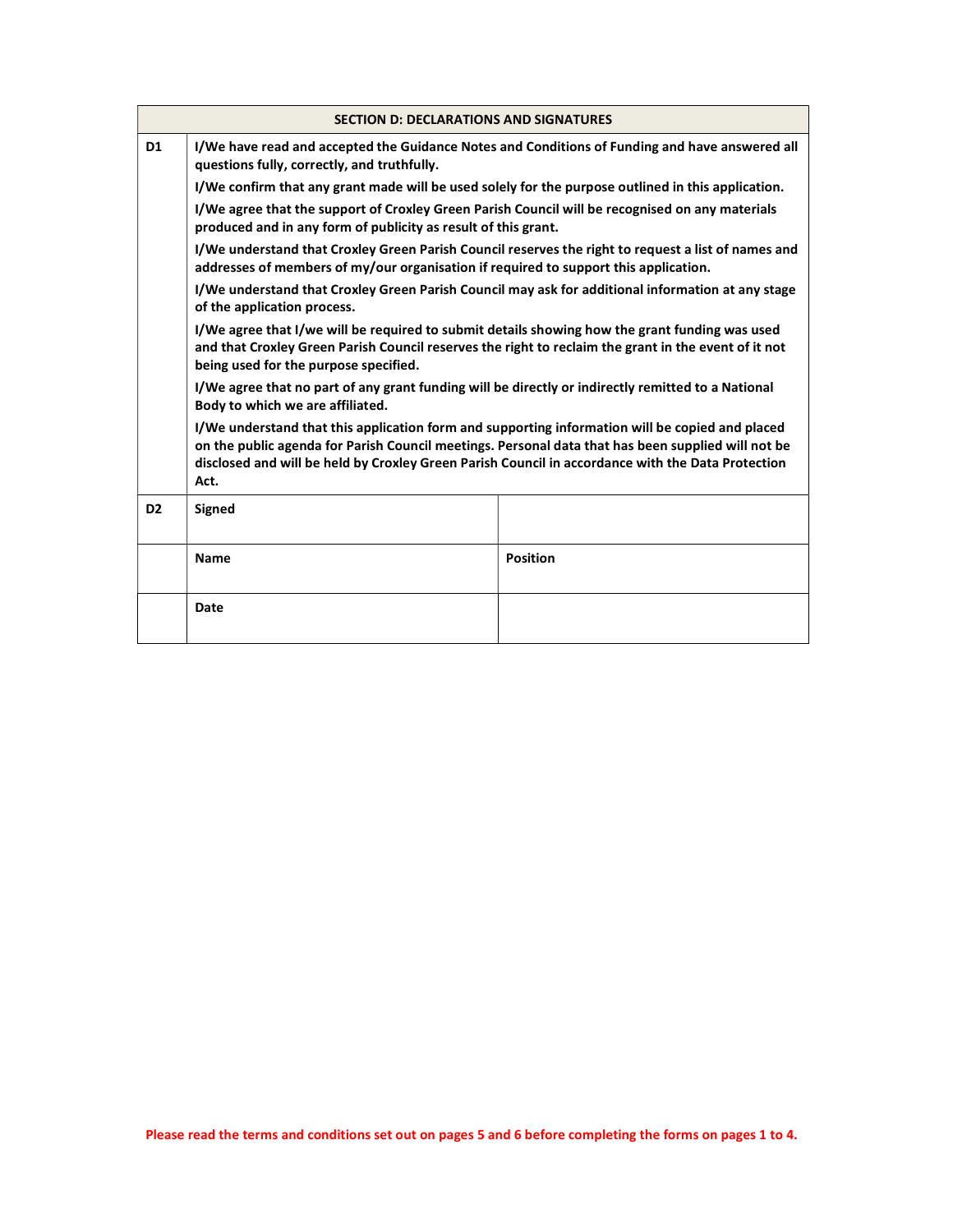01923 710250 @CroxleyGreenPC info@croxleygreen-pc.gov.uk www.croxleygreen-pc.gov.uk



Community Way Croxley Green Rickmansworth Hertfordshire WD3 3SU

## APPLICATION FOR FINANCIAL SUPPORT CROXLEY GREEN PARISH COUNCIL

## Grant Criteria

- 1. Applications for Grants will only be considered from local Community Groups with a majority of members having a bona fide address within the Parish; or from individuals with a permanent address within the Parish.
- 2. Only one Grant Application from a particular organisation or individual will be considered during the Council's financial year.
- 3. Grants will be made to assist the founding of local community groups or to provide temporary assistance for their continuing viability. Repeated grants to the same group or individual should not be expected.
- 4. Grants will be confined to local groups that have stated purposes that demonstrably enhance the well being of the community including; social, cultural, educational, recreational or sporting activities or provide facilities for the local community. Your attention is drawn to the strategic objectives of the Council available from the Council offices and on its website.
- 5. No grant will be entertained where the Council is expected to be the sole or majority funder; applicants are expected to seek co funders or to meet the majority of costs from their own resources.
- 6. If a grant is conditional upon the applicant securing funding from other sources, The Council may require documentary evidence that payments have been received from the other funders before payment can be made.
- 7. The Council reserves the right to seek additional information relating to any request for funding. This may include a request that the applicant obtains additional quotes for work/services to be funded in order to demonstrate value for money.
- 8. The Council may ask the applicant to submit documentary evidence that the applicant has used the full grant stated in the application for the purposes detailed. If the applicant is unable to provide this, then the Council reserves the right to request a full refund of unspent grant. It is expected that grant recipients will inform the Council if any grant will not be spent.
- 9. All grant awards must be used within 12 months of the award being made or returned to the Council. In exceptional circumstances the Council may agree on request to extend this period
- 10. The Council may require reports on the project, against the criteria on which application was made, so that members may monitor the benefits.

Please read the terms and conditions set out on pages 5 and 6 before completing the forms on pages 1 to 4.